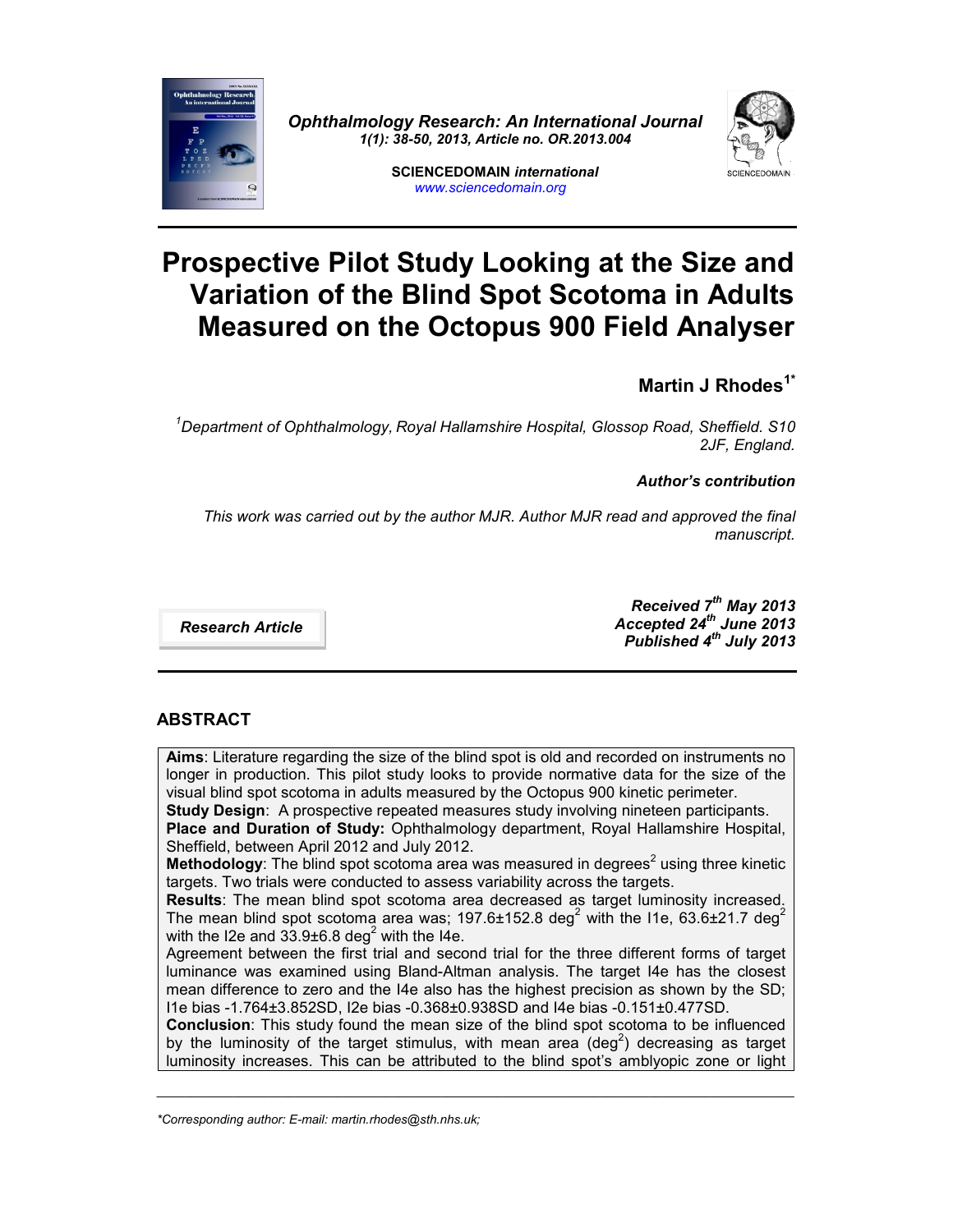scattering across the refractive media of the eye. The target I4e shows the least variation between subsequent measures and would be the most reliable of the targets used for monitoring change in blind spot scotoma area over time.

*Keywords: Kinetic perimetry; blind spot; visual fields; Octopus.*

# **DEFINITIONS, ACRONYMS, ABBREVIATIONS**

**Idiopathic Intracranial Hypertension (IIH):** Also known as Benign Intracranial Hypertension or Psedotumor Cerebri, IIH is a neurological condition defined as an increase in the intracranial pressure (ICP) around the brain, without the presence of a tumour or disease. Its cause is unknown.

**Perimetry:** The process of using an instrument to map the extent of a persons visual field.

**Scotoma:** A small area of abnormally less sensitive or absent vision in the visual field, surrounded by normal sight.

# **1. INTRODUCTION**

A literature review was conducted asking the question "What is the normative size of the blind spot scotoma in adults and how much do these measurements vary?" A lack of data appropriate for clinical use was identified, no standard way of recording the blind spot scotoma was found and measurements were recorded using equipment that is no longer in production.

Advancements in technology have provided new equipment offering greater precision in measuring the size of the blind spot scotoma. Benefits such as correcting for reaction times are now incorporated in the most recent field analysers, one of which is the Octopus 900.

The Octopus 900 is the official successor to the Goldmann perimeter and is commonly used in clinical practice to conduct perimetry in patients with neurological visual field deficit. The target can be presented in a range of sizes ranging from  $1/16$ mm<sup>2</sup> to 64mm<sup>2</sup> these are represented by a roman numeral, '0' being the smallest 'V' being the largest. The luminance intensity of the targets can also be changed and these are represented numerically, '1' being the faintest and '4' being the brightest. These numbers are further split into five levels of luminosity represented by alphabetic letters; 'a' being the faintest and 'e' the brightest.

The Octopus 900's advantages over the Goldmann are that of reaction time compensation and the ability to standardise the speed in which the targets are moved, leading to greater reliability in testing.

This project aims to provide normative data on the size and repeatability of the blind spot scotoma as measured by the Octopus 900. The main objectives of this research project are to provide:

- i. Normative data of the blind spot scotoma size for adults.
- ii. Variation of the size of the blind spot scotoma on repeat testing using three targets of increasing luminosity I1e, I2e and I4e.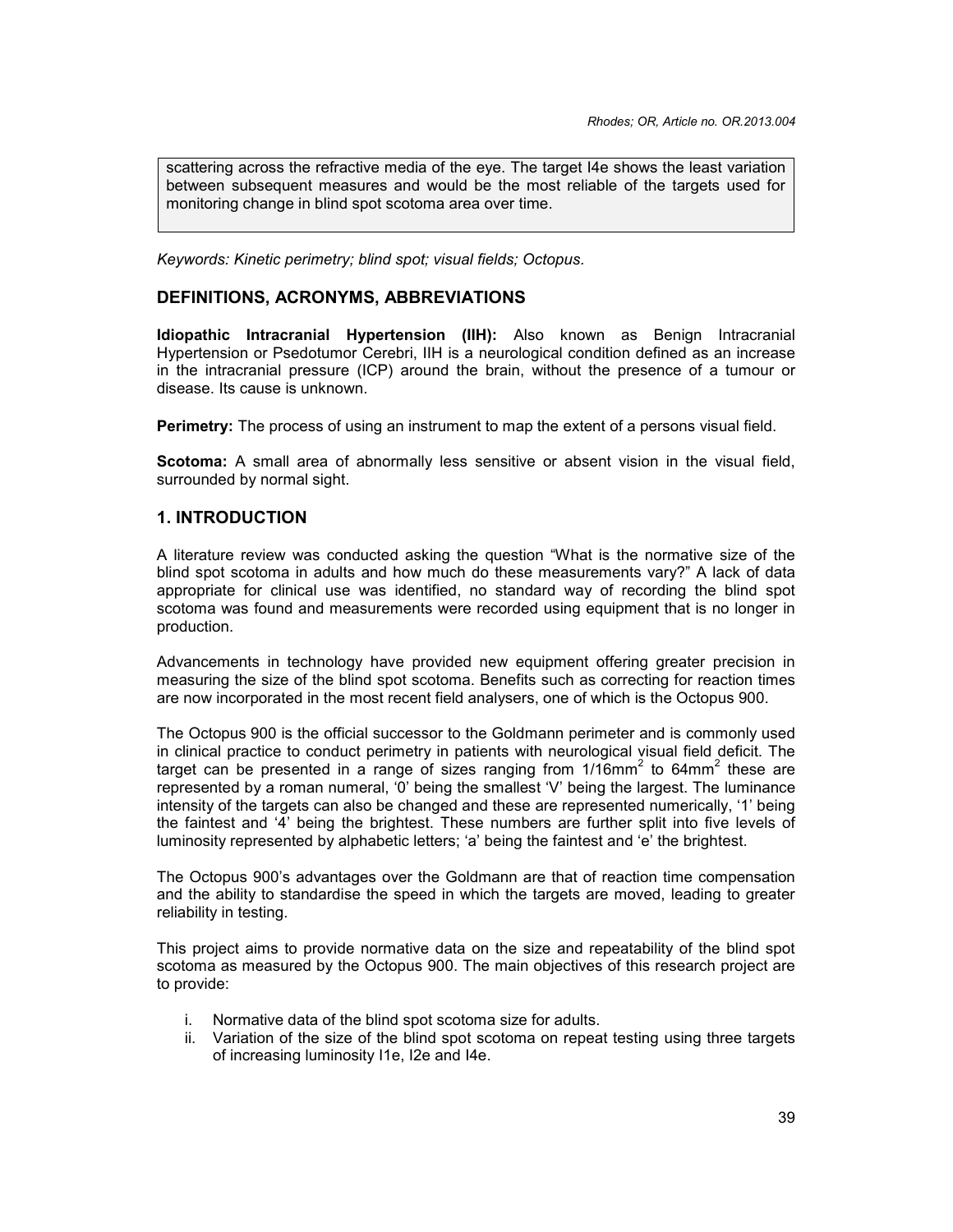iii Normative data of the peripheral field using the targets I4e and I2e.

### **2. METHODOLOGY**

A prospective repeated measures study involved nineteen participants all were employed in the Ophthalmology department at the Royal Hallamshire Hospital, Sheffield. All employment roles and ethnic backgrounds were given the opportunity to participate.

Volunteers were eligible to participate if they had a corrected visual acuity of 0.200 Log units (6/9.5 Snellen equivalent) or greater and had no previous diagnosis of Idiopathic Intracranial Hypertension (IIH), stroke, glaucoma or any known field defect. No participants had lid abnormalities that could interfere with perimetry. If any Ocular anomalies were detected during screening these were to be investigated further by the on-call Ophthalmologist.

This project was registered at Sheffield University and approved by the Research Ethics Committee of the School of Health and Related Research (ScHARR). A sample size to determine statistical power was calculated using the statistical calculator G\*power 3.1 [1] for an ANOVA (repeated measures, between factors) measuring an effect size of 0.25 with 0.95 power and alpha being set to 0.05, the number of participants required for statistical power was a minimum of 14.

The peripheral visual field was measured in both the right and left eye in degrees<sup>2</sup> firstly using the I4e and secondly the I2e moving at the speed of 5%, these targets were chosen as they follow protocol commonly used in the United Kingdom.

The blind spot scotoma was similarly measured in degrees<sup>2</sup> for the right and left eye but using three target stimuli; I1e, I2e and I4e moving at the slower speed of 2º/s. Two trials were conducted on the same day to assess variability across the targets, a minimum of five minutes rest period was given between trials. Reaction times were corrected and appropriate refractive correction was calculated in accordance with the Octopus 900 user manual [2], this is important as under or over corrected prescriptions can unjustly influence the size of the blind spot scotoma [3].

The size of the blind spot using each of the three different targets stimuli (I1e, I2e and I4e) will be shown. Repeated measures ANOVA shall be conducted on area measurements the factors that shall be analysed will be; eye, dominant eye, target luminosity and trial. It may be that the second recordings of the blind spot scotoma are of a smaller area due to a learning experience and familiarity with the field analyser.

The average size of the peripheral field using the I4e and I2e shall be given in degrees<sup>2</sup>. Again repeated measures ANOVA shall be conducted this time the factors considered shall be; eye and target stimulus.

Bland-Altman tests shall also be utilised to visually compare the bias associated with plotting the blind spot with a I1e, I2e and I4e target showing which gives more accurate and repeatable results and that most appropriate for clinical use [4].

The area of the visual field is known to be non-normally distributed, this is because the area is related to the radius squared, if two people differ by a set amount along this radius, the amount of radius increase has a non-linear (squared) effect on the area, a small difference will become amplified. Therefore by taking the square root of the area, this problem is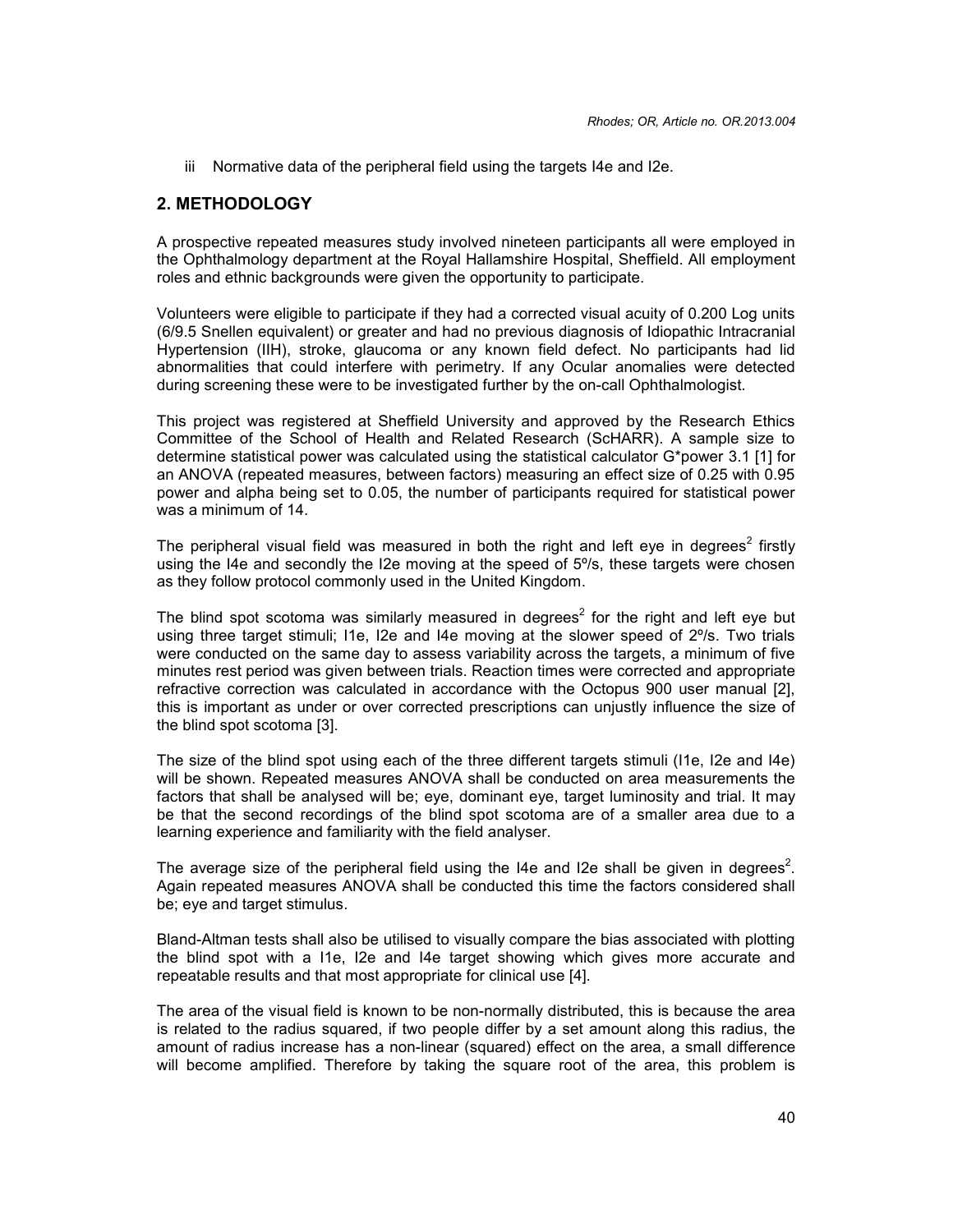eliminated making the data normally distributed. All statistical analysis shall be conducted on the square root of the area of the blind spot scotoma [5].

# **3. RESULTS AND DISCUSSION**

#### **3.1 Results**

Of a group of approximately 100 staff, a total of 19 participants (13 females, 6 males) mean age  $35.3\pm12.3$  years (range  $21 - 60$  years) took part. The mean visual acuity was  $-0.06\pm0.1$ logMAR in the right eye and -0.08±0.1 logMAR in the left eye. Ten participants were emmetropic, 6 were myopic (range -3.75DS – -0.75DS) and 3 were hypermetropic (range +3.00DS – +0.75DS). Fourteen participants were right eye dominant and five were left eye dominant. Only one volunteer was excluded, this was due to a very high myopic prescription and previous retinal detachment surgery.

A summary of the participant data can be found in Table 1.

| <b>Participant</b> | Gender<br>∄=male<br>$\mathbb{Q}$ =female | Age<br>(Years) | <b>Dominant</b><br>Eye<br>$R = right$<br>$L = left$ | <b>Right</b><br><b>Visual</b><br><b>Acuity</b><br>LogMAR | Left<br><b>Visual</b><br><b>Acuity</b><br>LogMAR | Height<br>(M) | Weight<br>(KG) | <b>BMI</b> |
|--------------------|------------------------------------------|----------------|-----------------------------------------------------|----------------------------------------------------------|--------------------------------------------------|---------------|----------------|------------|
| 1                  |                                          | 21             | L                                                   | 0.0                                                      | $-0.3$                                           | 1.68          | 56             | 19.927     |
| 2                  |                                          | 22             | $\mathsf{R}$                                        | $-0.1$                                                   | $-0.1$                                           | 1.86          | 70.85          | 20.528     |
| 3                  |                                          | 26             | L                                                   | $-0.32$                                                  | $-0.3$                                           | 1.75          | 68.03          | 22.148     |
| 4                  | 9199001010                               | 31             | R                                                   | $-0.2$                                                   | $-0.2$                                           | 1.72          | 72.6           | 24.540     |
| 5                  |                                          | 37             | R                                                   | 0.0                                                      | 0.0                                              | 1.63          | 51             | 19.195     |
| 6                  |                                          | 29             | R                                                   | 0.02                                                     | 0.02                                             | 1.70          | 109.76         | 37.899     |
| 7                  |                                          | 25             | R                                                   | $-0.1$                                                   | $-0.1$                                           | 1.63          | 51.71          | 19.568     |
| 8                  |                                          | 60             | R                                                   | 0.22                                                     | 0.02                                             | 1.55          | 62.59          | 26.072     |
| 9                  |                                          | 31             | R                                                   | $-0.1$                                                   | $-0.1$                                           | 1.70          | 80.8           | 27.899     |
| 10                 | 9191010101010                            | 30             | R                                                   | $-0.1$                                                   | $-0.1$                                           | 1.63          | 60.8           | 22.772     |
| 11                 |                                          | 48             | R                                                   | $-0.1$                                                   | $-0.1$                                           | 1.57          | 52.16          | 21.032     |
| 12                 |                                          | 37             | L                                                   | 0.0                                                      | 0.0                                              | 1.55          | 54.43          | 22.673     |
| 13                 |                                          | 25             | R                                                   | $-0.1$                                                   | $-0.12$                                          | 1.78          | 74             | 23.408     |
| 14                 |                                          | 28             | R                                                   | 0.0                                                      | 0.0                                              | 1.70          | 70.76          | 24.433     |
| 15                 |                                          | 31             | L                                                   | 0.0                                                      | 0.0                                              | 1.80          | 100.9          | 31.025     |
| 16                 |                                          | 29             | $\mathsf{R}$                                        | $-0.1$                                                   | $-0.1$                                           | 1.60          | 95             | 37.100     |
| 17                 |                                          | 57             | L                                                   | $-0.06$                                                  | $-0.02$                                          | 1.68          | 73.93          | 26.307     |
| 18                 | 999999                                   | 50             | R                                                   | 0.0                                                      | 0.0                                              | 1.78          | 90.71          | 28.694     |
| 19                 | $\varphi$                                | 54             | $\mathsf{R}$                                        | $-0.1$                                                   | 0.0                                              | 1.57          | 48.98          | 19.750     |
| Mean with          |                                          | 35.3           |                                                     | $-0.06$                                                  | $-0.08$                                          | 1.68          | 70.79          | 24.99      |
| SD                 |                                          | ±12.3          |                                                     | ±0.1                                                     | ±0.1                                             | ±0.09         | ±17.9          | ±5.5       |

#### **Table 1. Summary of participant data**

#### **3.1.1 Blind spot scotomas**

The mean blind spot scotoma area using the faintest target I1e was recorded for the right eye (RE) and left eye (LE) on two separate occasions. Eight (42.1%) out of 19 participants failed to respond to the I1e target stimulus with the RE and 3 (15.8%) out of the 19 with the LE. The I2e had a much better detection rate with only one participant (5.3%) failing to respond to the target stimulus with the RE using the I2e target and every participant seeing the I2e target with the LE. The I4e had a better detection rate again with 100% of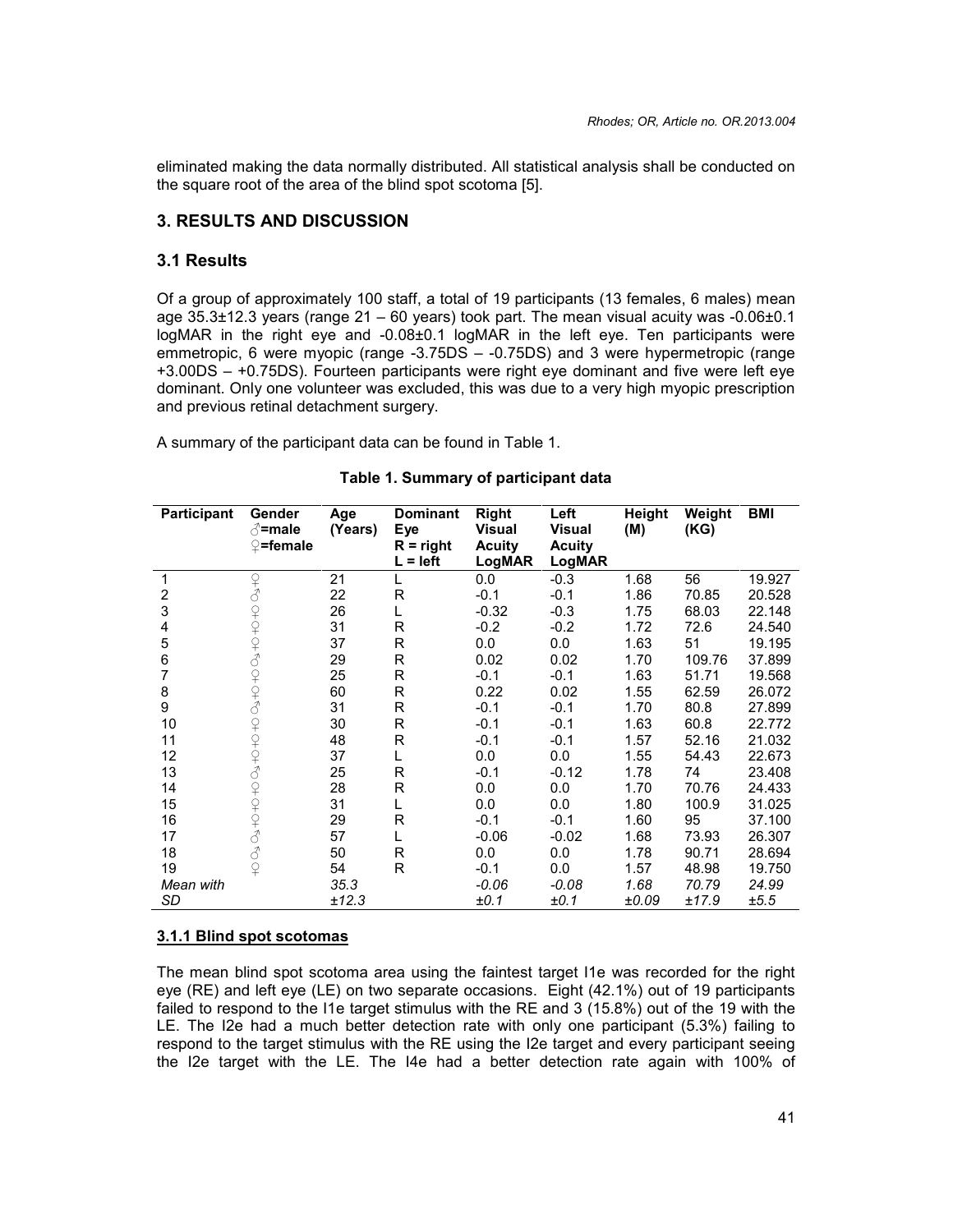participants identifying the I4e with either eye. A summary of the blind spot scotoma areas for each target size can be found in Table 2.

| <b>Target size</b> | Trial          |                  | $2nd$ Trial    |                 |  |
|--------------------|----------------|------------------|----------------|-----------------|--|
|                    | Riaht          | Left             | Riaht          | Left            |  |
| l1e                | 197.6±152.8    | $127.0 \pm 73.3$ | 144.3±86.6     | $113.3 + 41.9$  |  |
| l2e                | $63.6 + 21.7$  | $54.7 \pm 16.6$  | $57.9 + 17.5$  | $56.0 \pm 17.5$ |  |
| l4e                | $33.9 \pm 6.8$ | $33.1 \pm 7.7$   | $32.1 \pm 6.6$ | $33.3 \pm 8.9$  |  |

#### **Table 2. Summary of mean blind spot scotoma area in degrees**

A four factor repeated measures ANOVA was conducted on area measurements whereby factors were; eye (right or left); dominant eye (right or left); target luminosity (I1e, I2e or I4e) and trial (1<sup>st</sup> trial or 2<sup>nd</sup> trial). The effect of eye was not significant f(1,9)=2.042, P=0.187, the dominant eye was also not significant f(1,9)=0.254, *P*=0.626. Target luminosity was statistically significant f(2,18)=35.828, P=<0.0001. Trial however was not statistically significant f(1,9)=1.090, *P*=0.324. No other interactions were significant.

Given the lack of effect of the factor of eye and the possibility of overestimating statistical power if both eyes were pooled, a two factor repeated measures ANOVA was conducted just using the data from the RE. The two factors analysed were; target luminosity (I1e, I2e or I4e) and trial (1<sup>st</sup> or 2<sup>nd</sup> trial). The effect of target luminosity was significant f(2,96)=77.64, *P*=<0.0001. No significant difference was found when looking at the trial as the source of variation *P*=0.0800, this is however close to being significant and future study might look at a larger group of participants to test this.

No significant differences were found on post-hoc t-tests corrected by Bonferroni adjustment between the first and second trial for the I1e, I2e and I4e (*P* >0.05).

Fig. 1 shows the 1<sup>st</sup> trial and second trial for the 3 types of target luminance, against the mean square root blind spot scotoma area.

Further post-hoc analyses were conducted to explore where significant differences occurred between target luminosities. Again these were corrected using Bonferroni adjustment for type I error. Fig. 2 shows the square root of the blind spot scotoma in degrees for the RE, significant differences occurred between all target luminosities and are illustrated with an asterisk (\* = Statistically significant).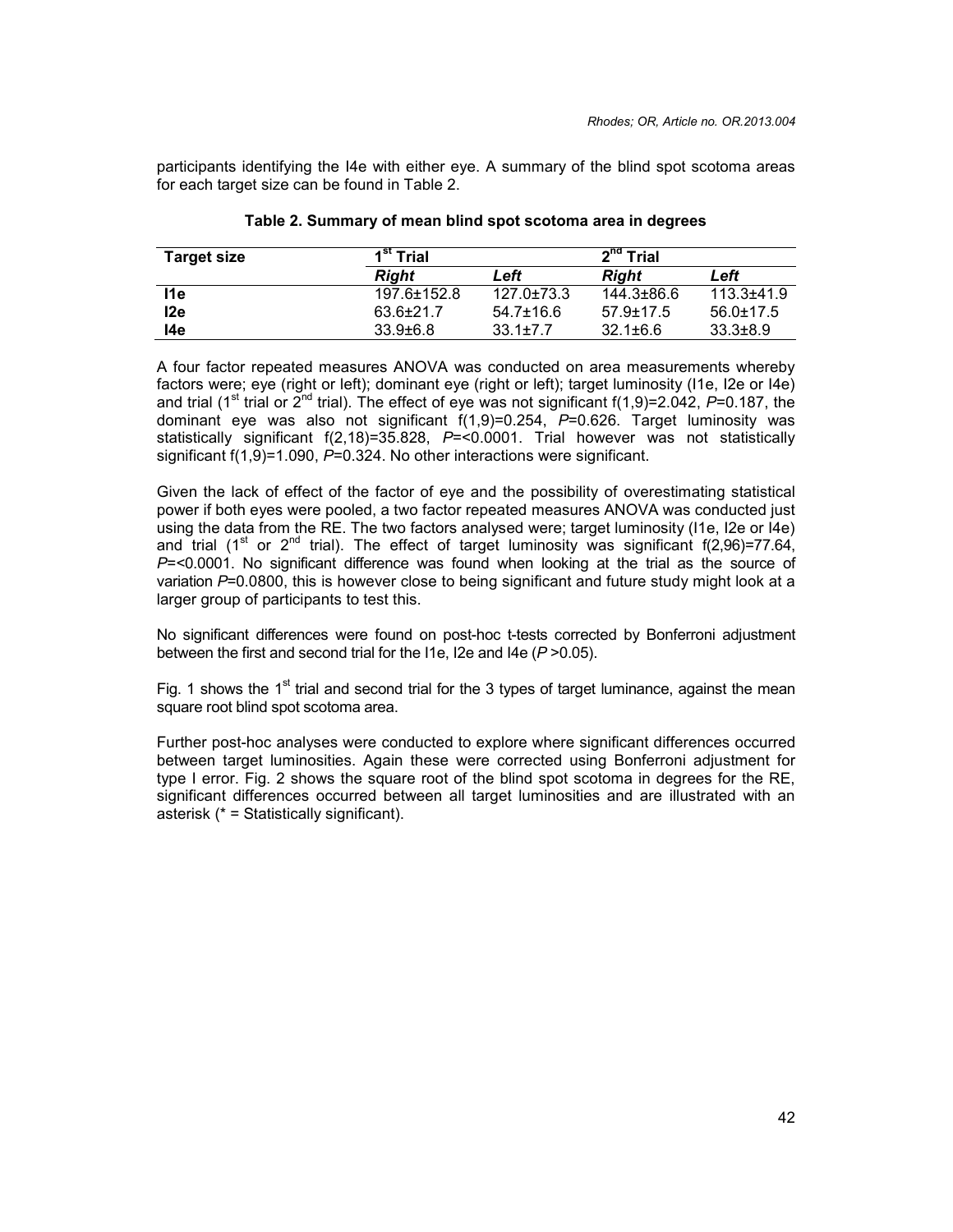

**Fig. 1. showing 1st trial (dark blue) and second trial (light blue) for the 3 types of target luminance on the x axis, against the mean square root blind spot scotoma area on the y axis**





**Fig. 2. Target size and square rooted blind spot scotoma area in deg for the RE** *\* = Statistically significant.*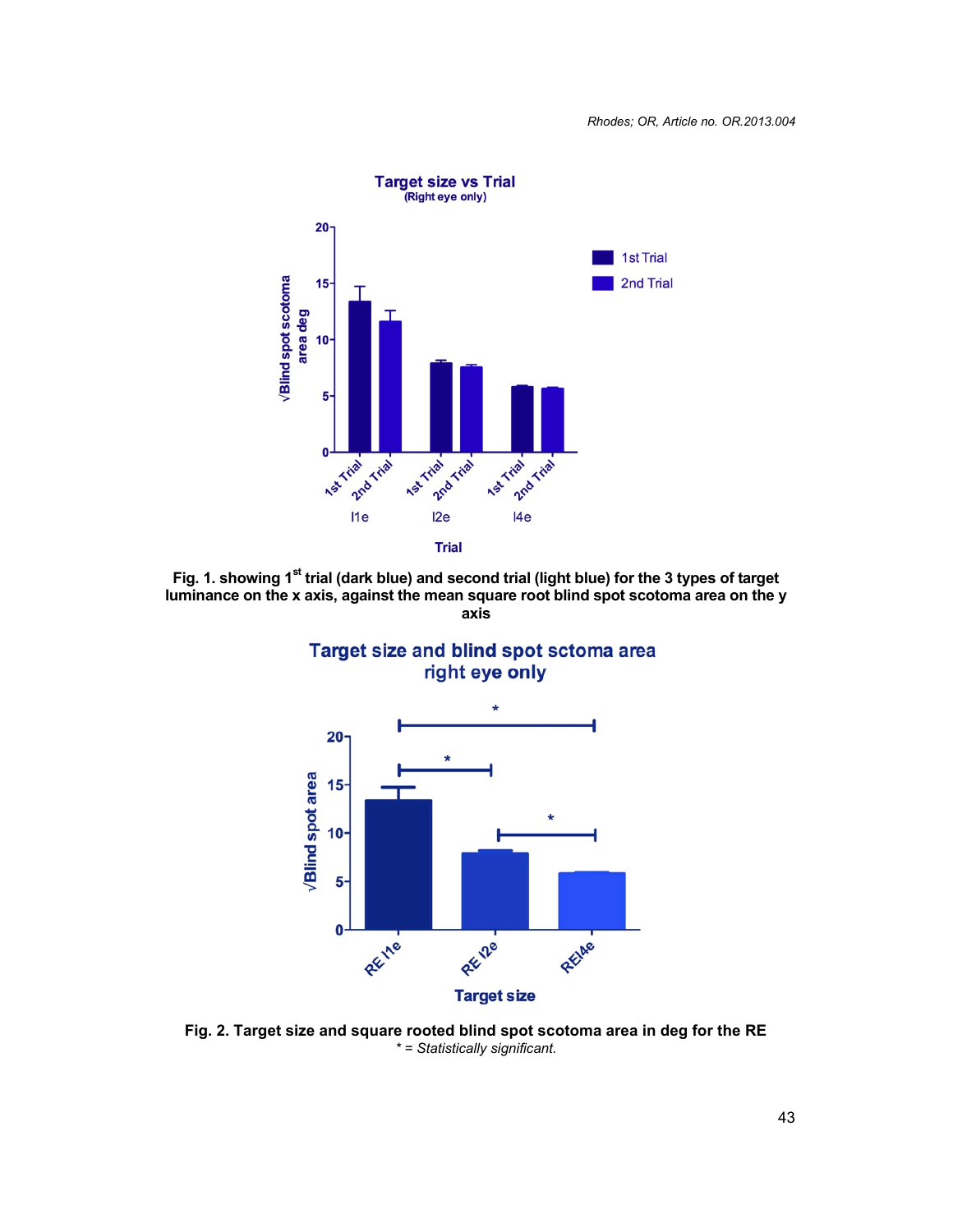#### **3.1.2 Peripheral field**

The mean RE area for the peripheral visual field using the target stimulus I4e was  $10446.6\pm$ 1058.2 deg<sup>2</sup>, mean LE area was 10466.2±1120.7 deg<sup>2</sup>. The mean peripheral area using the target stimulus I2e was 2920.6 $\pm$ 755.6 deg<sup>2</sup> with the RE and 3013.7 $\pm$ 824.3 deg<sup>2</sup> with the LE. No second trials were conducted on the peripheral field.

A two factor repeated measures ANOVA was conducted using the factors; eye (right or left) and target luminosity (I2e or I4e). The effect of eye was not significant  $f(1,70)=0.086$ , *P*=0.770. Target luminosity proved to provide as a statistically significant factor f(1,70)=948, *P*=< 0.0001. The interaction of eye and target were not significant f(1,70)=0.058, *P*=0.810.

There were no significant differences between the RE and LE using the I4e and I2e (*P*=0.160 and *P*=0.827 respectively), therefore post-hoc paired t-test analyses were conducted between the target stimulus of the RE only. These were corrected using Bonferroni adjustment for type I error. Significant differences occurred between the two target stimuli (*P*=< 0.0001, Two-tailed, t=31.3 df=17) indicated by the asterisk on the graph seen in Fig. 3.



#### **Fig. 3. Visual field area for the I2e and I4e targets, right (dark blue) and left eye (light blue)**

#### **3.1.3 Blind spot Scotoma Repeatability**

Agreement between the 1<sup>st</sup> trial and  $2<sup>nd</sup>$  trial for the three different forms of target luminance was examined using Bland-Altman analysis. Bland-Altman plots graphically representing the differences between the 1<sup>st</sup> and 2<sup>nd</sup> trial for each of the target stimuli, can be seen in Fig. 4 where the difference between trials is shown on the y axis and the average of the two trials is shown on the x axis for the I1e (a), I2e (b) and I4e (c). Each dot represents an individual participant. Note the different scale of axis for the ordinates to give the best graphical illustration of spread of variance.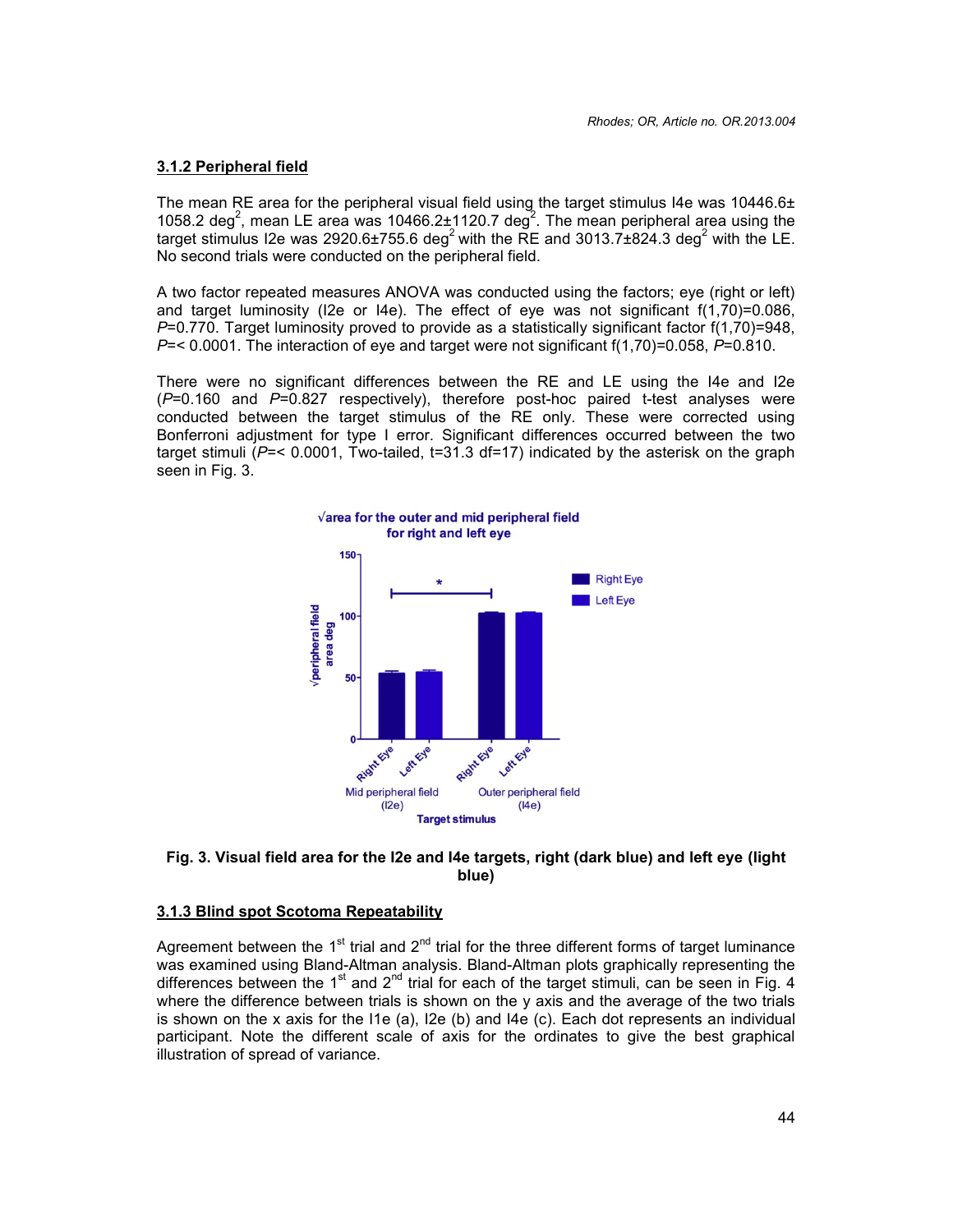

**Fig. 4. Bland-Altman plots for each of the different target stimulus also demonstrating the 95% limits of agreement**

The I1e target shows the largest amount of bias (-1.764), this reduces with the I2e (-0.368) and reduces still further with the I4e (-0.151). The SD of the bias follows this same pattern, the I1e has a very large SD of the bias (3.852), this reduces dramatically with the I2e (0.938) and then again with the I4e (0.477). Out of all the targets the I4e has the closest mean difference to zero the I4e also has the highest precision as shown by the SD.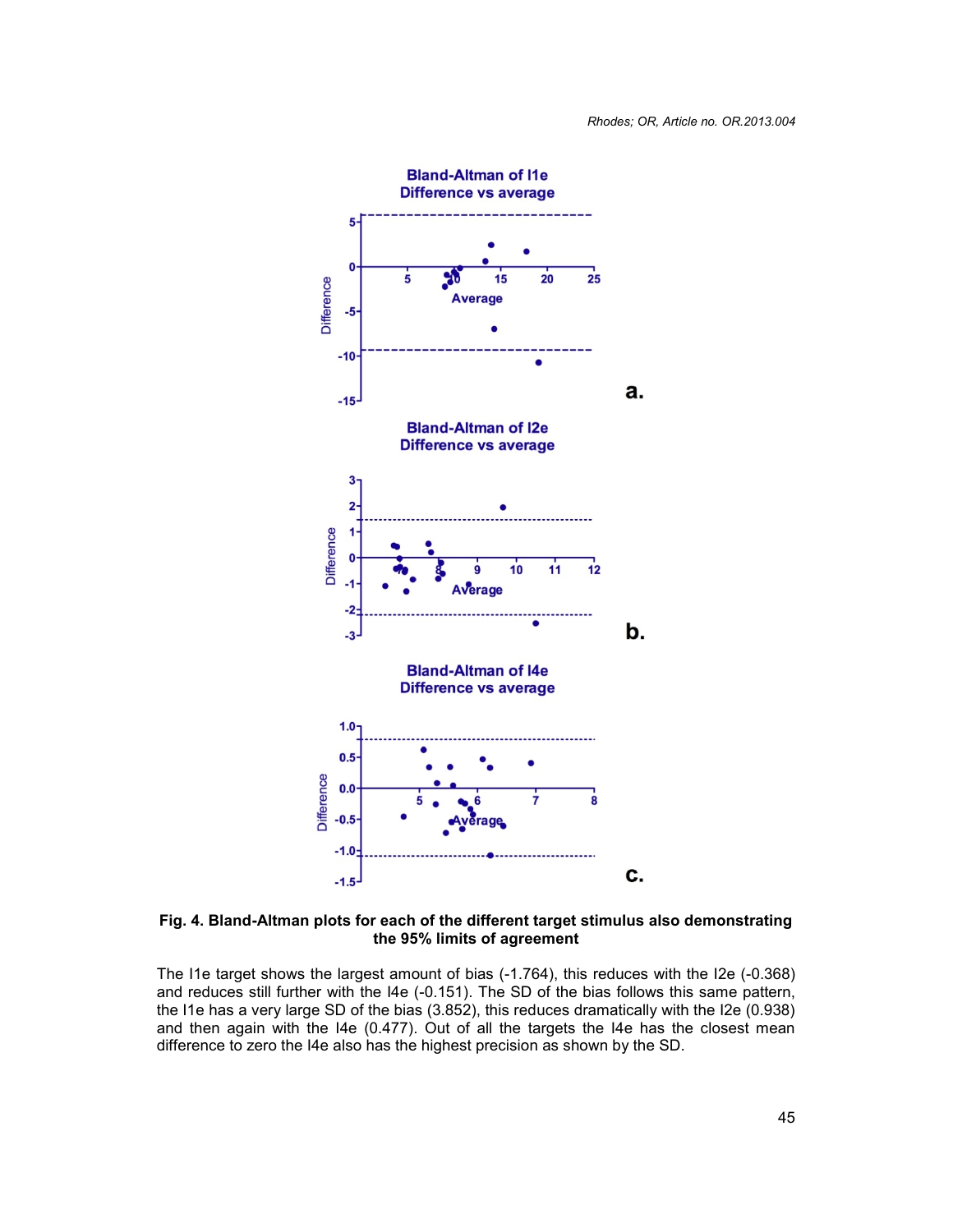In summary the I4e target had the best detection rate followed by the I2e, then the I1e. As the target luminosity increased the blind spot scotoma area decreased in size. The precision of the measurements improved as the luminosity of the target increased.

An explanation for the variation found between the first and second trials especially using the faintest target (I1e) can be described as multi-factoral. Primarily it has to be stated that all subjective measurements are reliant on the subject's response which may be affected by the participant's attentiveness, their prone to fatigue, and learning. It could be argued that learning had an effect in reducing the blind spot scotoma area between the two trials, a trend can be seen showing the second trial results measuring as slightly smaller than the previous trial, however this was not calculated as being statistically significant ( $P = 0.0800$ ).

The blind spot scotoma measured with the I1e showed the most variability. All tests were conducted in the same order in keeping with hospital protocol. The order was; I2e, I1e and then I4e, with the RE preceding the LE. To counter any fatigue or learning effects in subsequent study the order in which the targets were presented to the patient should be randomised.

# **3.2 Discussion**

#### **3.2.1 Blind spot scotoma size and target luminosity.**

In this study the size of the blind spot scotoma changed depending on the luminosity of the stimulus target used, this could be for a number of reasons. One explanation could be related to the blind spots amblyopic zone. Traquair [6] described this blind spot amblyopic zone as…

*"The area of absolute blindness corresponds not to the head of the nerve (optic), but to the area in which no retinal receptive elements are present, an area usually slightly larger than the nerve itself. The presence of the amblyopic zone is at least partly anatomically explained by the gradual rather than abrupt termination of the retinal outer layers towards the nerve. At the upper and lower ends of the blind spot, narrow curve prolongations of the amblyopic zone are found which represent the projections of the large retinal vessels near the optic disc, and which with care may be traced some little way over the field even as far as 30º…"*

The blind spot has an area of absolute blindness, and around this area is an amblyopic zone that is seen to increase when plotted with smaller targets [6]. In this study the target size was small and remained constant, luminosity was the factor that varied. This study shows the amblyopic zone may also be extended when using fainter targets.

Bek [7] found a link between the stimulation target size and blind spot scotoma size using static perimetry and interpreted this finding to be a result of "light scattering in the refractive media of the eye." Bek found that if a large target was projected within the optic nerve head (an area that the target should not be seen), the target could actually be sensed by the surrounding retina due to this light scattering. It could also be that target luminosity may also be linked to this phenomenon, the brighter the stimulus, the more likely this scattered light is to be picked up by the surrounding retina.

In summary if the target size increases (with constant luminance), or the luminosity increases (with constant target size), the measurement of the scotoma reduces. This may be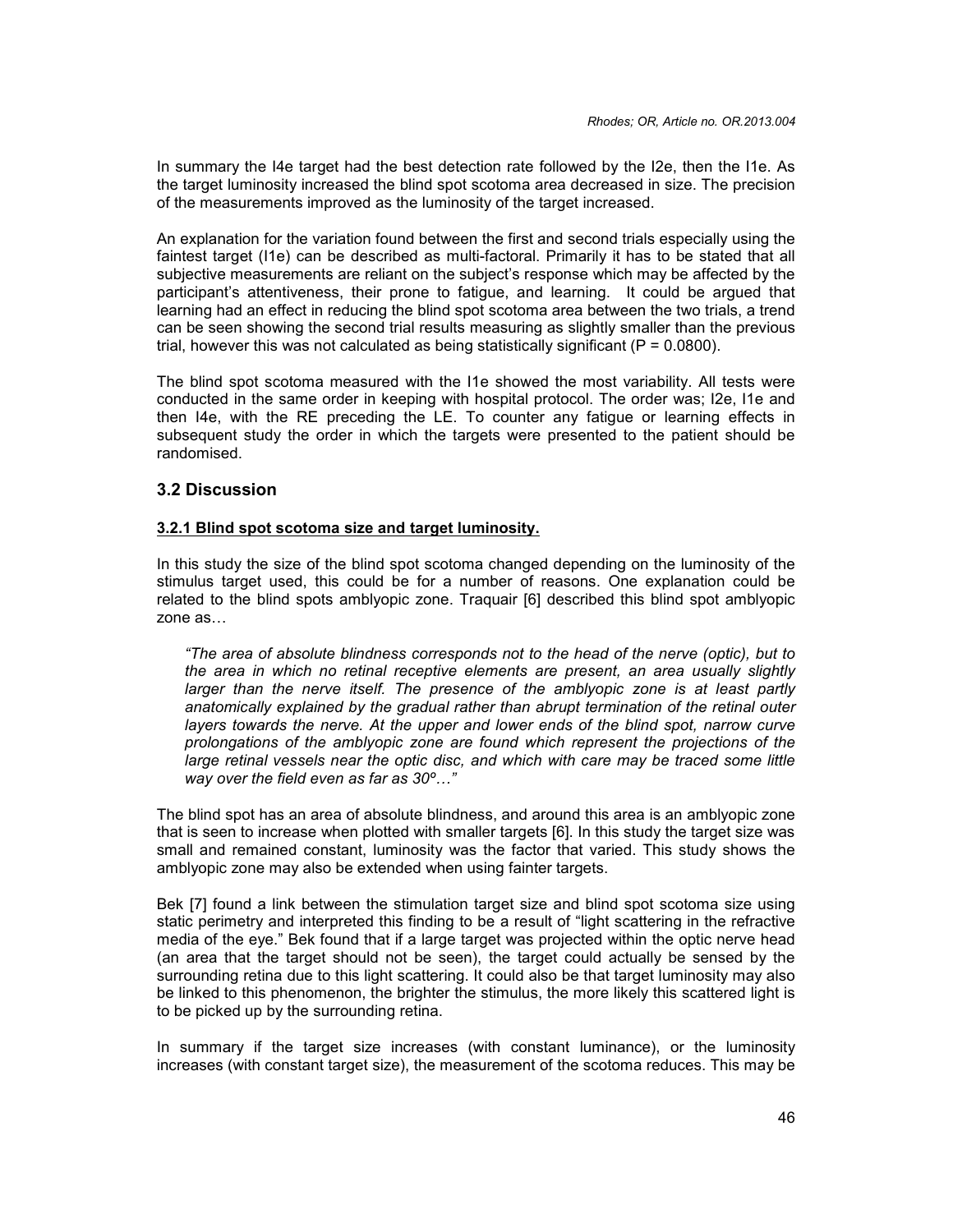due to light scattering around the optic nerve heads amblyopic zone with larger or brighter lights being picked up by the surrounding retina. From a clinical perspective when monitoring the progress of a disease through repeated measures of the blind spot scotoma it is essential that the target size and luminosity remain constant or results cannot be compared. The ability to correct the visual field for the participants reaction time (RT) is a new concept in mainstream perimetry, allowing greater accuracy when assessing a participants blind spot scotoma. When an RT is accounted for the size of the blind spot scotoma is reduced by an amount proportional to that of the reaction time. If a participants reaction time is particularly slow the blind spot is no longer exaggerated as a result of the reaction time when this correction is applied.

Dolderer [8] found that correction for the subject's RT almost halved the level of random variance to allow greater repeatability of testing. Dolderer also reported high variability in inter-individual response times with smaller target stimuli resulting in significantly longer RTs. Each participant in this study had their RT corrected with the I2e target, the Octopus 900 field analyser corrects each target with one reaction time target that can be chosen by the clinician. It is not possible to correct each recorded target area with its appropriate target stimulus RT. For the purposes of practical application, when measuring the blind spot with a single target stimulus it would be most appropriate to test the patients RTs with the target corresponding to the target used to plot the blind spot scotoma.

# **3.2.2 Peripheral field**

There was no significant difference when comparing the right and the left eye with either the I2e or the I4e (*P*=0.160 and *P*=0.827 respectively). However the outer peripheral field measured significantly larger with the I4e than it does with the I2e (*P*=<0.0001). The study shows that the brighter the target luminosity the wider the peripheral field becomes, this is to be expected and has been found previously on the Goldmann [9]. The main purpose of recording this is to establish a mean peripheral field for both targets I2e and I4e that can be used as reference.

As is common to many, if not all research projects, further confidence in the outcomes of the study may be gained through greater allocation of resources allowing for a larger sample size and a more in depth analysis to be undertaken. The analysis of blind spot scotomas may be further augmented through application of mixed methods research, bringing together quantitative and qualitative elements. In particular qualitative research may aid in developing effective protocol with regards to patient preference and feedback.

The pilot study identifies areas in which further research would be beneficial to gain a fuller understanding of the variability in measurement of blind spot scotomas. Investigation to how these targets fair with patients with Optic nerve disease needs to be conducted, specifically looking for correlation between the size of the blind spot scotoma, the size of the optic nerve head, and grade of papilloedema.

Visual field tests do not as a matter of course accurately measure the size of the blind spot scotoma, could there be some merit in developing a programme to inform clinicians if the blind spot scotoma lies outside of the normal limit?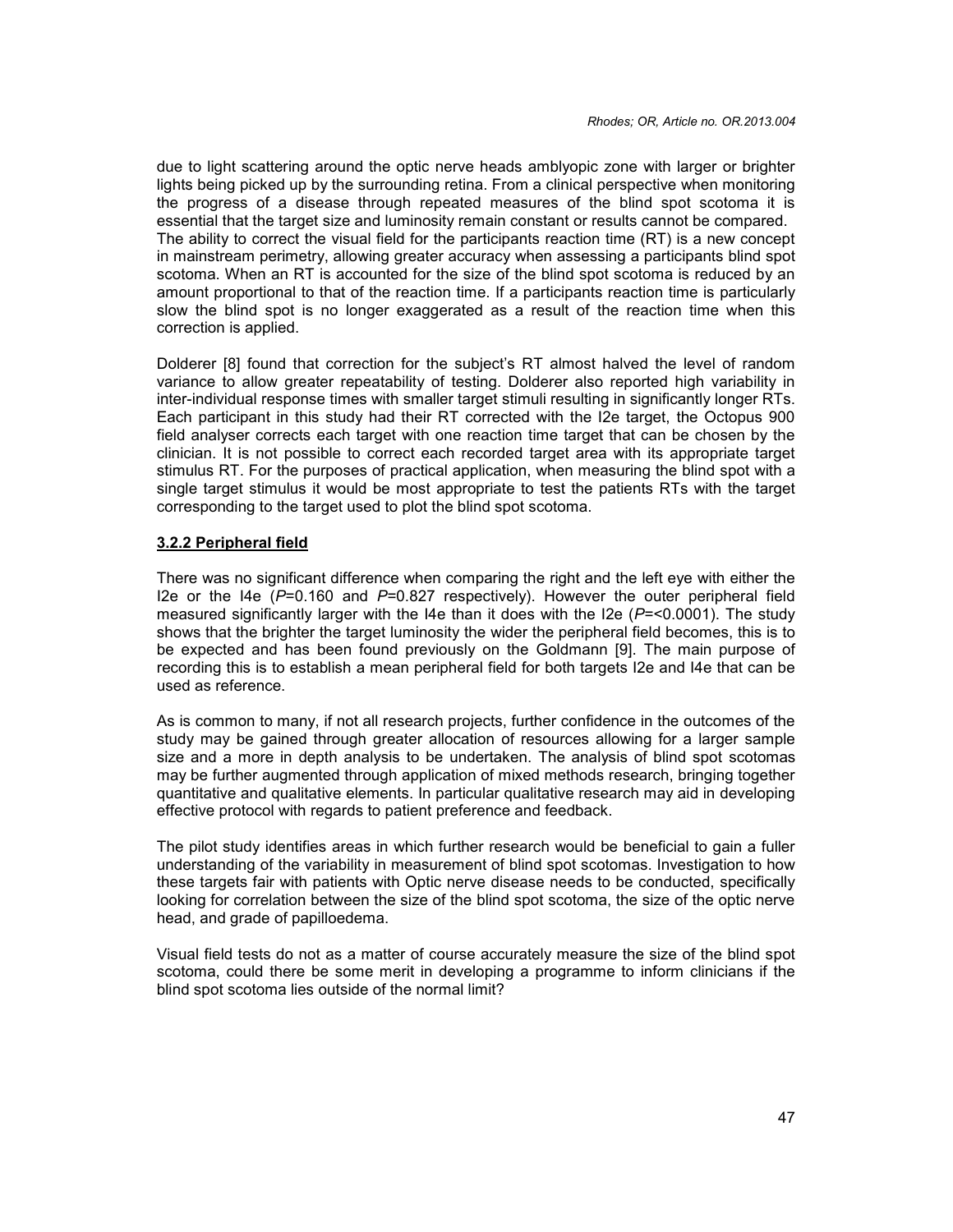# **4. CONCLUSION**

Literature concerning the size of the normal blind spot scotoma is old and outdated. Clinicians are forced to rely on information collected on instruments no longer in production and with no standard unit to measure the blind spot scotoma. Additionally clinicians need to have accurate information on the instruments they use to successfully monitor changes in the size of the blind spot scotoma and a standardised unit of measurement needs to be introduced.

The question that was asked by this study was "What is the normative size of the visual blind spot in adults and how much do these measurements vary?"

The normative data established from this pilot study for the blind spot scotoma size and the peripheral field for adults are summarised in Table 3.

#### **Table 3. Table showing normative data for differing target luminosities of the blind spot scotoma area and the mean peripheral field area in degrees<sup>2</sup> as measured on the Octopus 900 (RE only)**

| <b>Blind Spot Target Stimulus</b> | Area in deg <sup>2</sup> |
|-----------------------------------|--------------------------|
| l1e                               | 197.6±152.8              |
| l2e                               | $63.6 \pm 21.7$          |
| l4e                               | $33.9 \pm 6.8$           |
| <b>Peripheral Field</b>           |                          |
| l2e                               | 2920.6±755.6             |
| l4e                               | 10446.6± 1058.2          |

In conclusion when monitoring the progress of a disease through repeated measures of the blind spot scotoma it is essential that the target size and luminosity remain constant. The results of this study show that from the targets examined, the I4e is the most appropriate target to use when monitoring the size of the blind spot, it was the only target that could be seen by all participants and it displayed the least bias on repeated measures and a refraction of those undertaking kinetic visual perimetry is recommended to ensure that under or over corrected prescriptions do not unjustly influence the size of the blind spot scotoma.

This study provides normative data of the size of the blind spot scotoma on the Octopus 900 and provides pilot data allowing clinicians to evaluate their current practice, adjusting protocol in order to better monitor the size of the blind spot scotoma; this in turn benefits both patients and clinicians in the monitoring of the blind spot.

This study has opened the door to further research. Investigation needs to be conducted to look at how these targets fair with patients of varying optic disc size, specifically looking for correlation between the size of the blind spot scotoma, the size of the optic nerve head, and grade of papilloedema. The next step would be to connect this studies finding to modern imaging data from Optical Coherence Tomography (OCT) in order to explain the variation in blind spot size anatomically. It may be that a ratio of blind spot scotoma to anatomical size could identify disease much more effectively.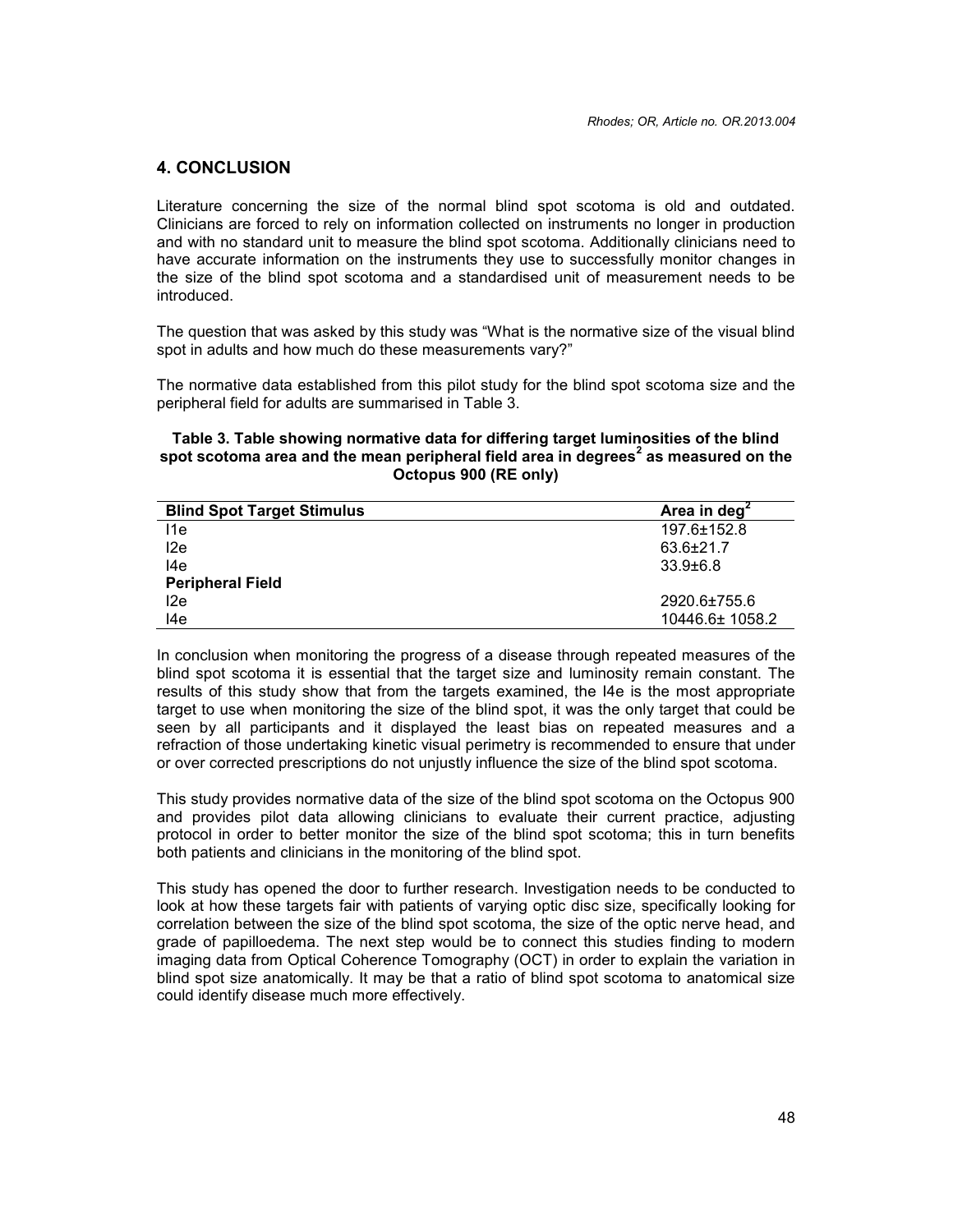# **CONSENT**

The author declares that written informed consent was obtained from each study participant.

# **ETHICAL APPROVAL**

The author hereby declares that all experiments have been examined and approved by the Research Ethics Committee of SCHARR (URMS133654) and have therefore been performed in accordance with the ethical standards laid down in the 1964 Declaration of Helsinki.

# **ACKNOWLEDGEMENTS**

The Author would like to thank Richard Wilson from the School of Health and Related Research (SCHARR) for his help during the ethics process, Charlotte Codina and David Buckley for their analysis and interpretation of the study data, the volunteers at the Ophthalmology department from the Royal Hallamshire Hospital and finally Felicia and Aurelia Rhodes for their encouragement and support in undertaking this project. No sources of funding need be declared.

# **COMPETING INTERESTS**

The author declares that no competing interests exist.

# **REFERENCES**

- 1. Faul F. Statistical power analyses using G\*Power 3.1: Tests for correlation and regression analyses. Behavior Research Methods. 2009;41:1149-1160.
- 2. Haag-Streit. Octopus 900 User Manual 2009. http://www.haag streit.com/products/perimetry/octopusr-900/manuals.html . Accessed 2nd May 2012.
- 3. Corbett, JJ. Enlargement of the blind spot caused by Papilledema. American Journal of Ophthalmology. 1988;105:261-265.
- 4. Bland JM. Statistical Methods for assessing agreement between two methods of clinical measurement. Lancet. 1986;1:307-310.
- 5. Buckley D. Action video game players and deaf observers have larger Goldmann visual fields. Vision Research. 2010;50:548–556.
- 6. Traquair H. The normal field of vision. In: Kimpton (fifth ed). An introduction to Clinical Perimetry. London, Henry Kimpton. 1948;14-16.
- 7. Bek T. The influence of stimulus size on perimetric detection of small scotoma. Graefe's Archive of Clinical Experimental Ophthalmology. 1989;227:531-534.
- 8. Dolderer J. Scotoma mapping by semi-automated kinetic perimetry: the effects of stimulus properties and the speed of subjects' responses. Ophthalmologica Scandinavica, 2006;84:338-44.